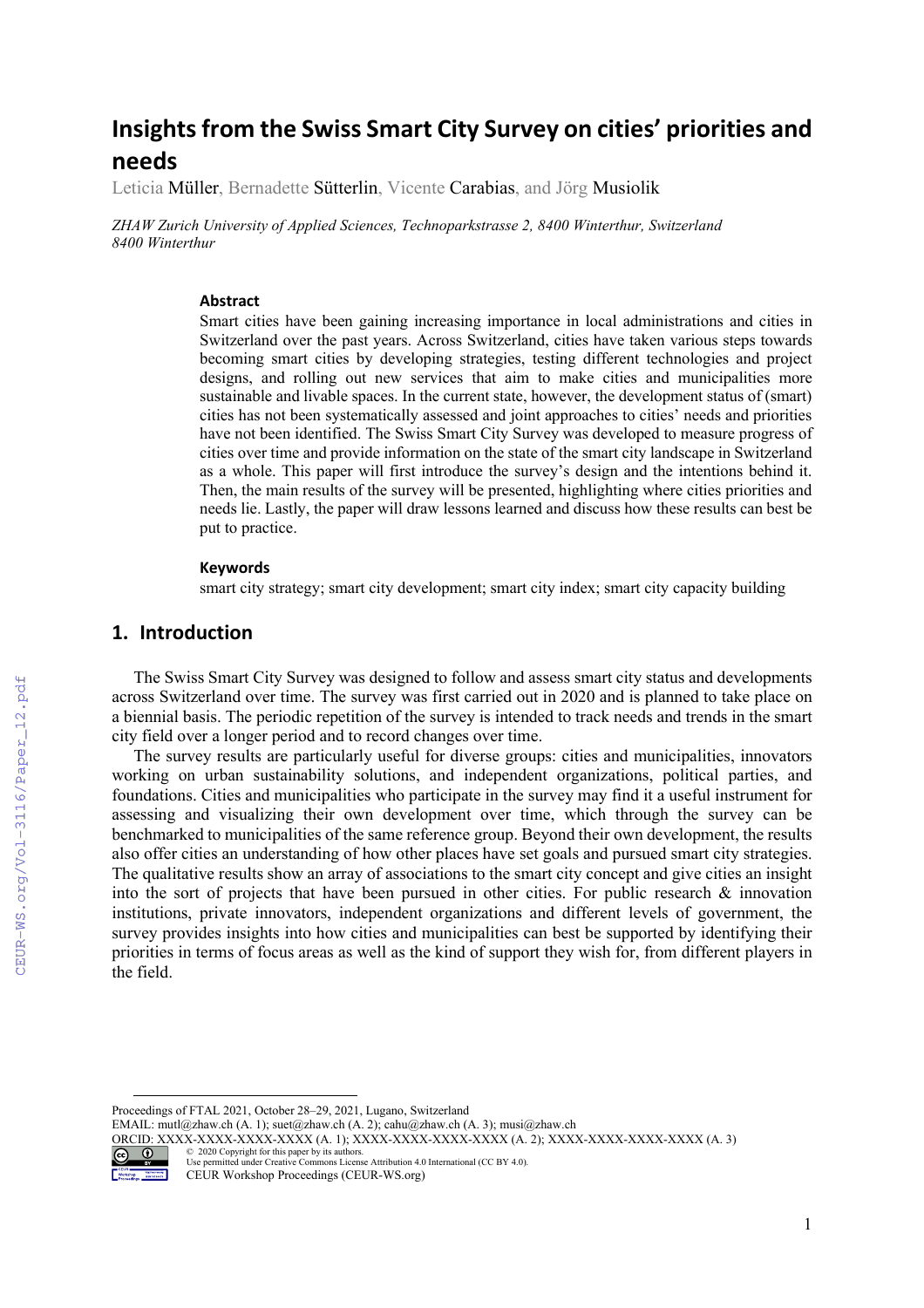#### **2. Methodology**

The survey was standardized to allow for the highest possible intertemporal comparability. The survey consisted of 24 blocks of questions which included closed questions with (yes/no questions, point-scale questions, and multiple choice), as well as open questions (e.g. "Please list the ten most important smart city projects in your city"). This survey design allowed for both a quantitative analysis as well as a qualitative analysis through the open questions. The questions asked cities about their organizational structures and the existing capacities for smart city development within these (i.e. whether cities have a smart city strategy, a specific budget, etc.), topics and project types that cities found most important, what their greatest challenges were, and the type of support and cooperation cities wished for. Of the 171 invited Swiss cities and municipalities, 84 participated. Beyond descriptive statistics, the analysis consisted of assigning cities to different maturity phases. In a second step, a smart city index was calculated, in order to gain an overview of where cities currently stand in their smart city development and to measure how cities will grow their activities and capacities over time. The maturity phases and the smart city index are explained below.

### **2.1. The maturity phases**

To show where cities are at in their journey to becoming a smart city regarding their organizational development, we rely on the maturity phases developed in the ZHAW Smart City Guide [1]. The guide divides the transformation process into three phases: 1) the pilot project phase, 2) the institutionalization phase, 3) the establishment phase. Cities typically pass through the pilot projects phase, the institutionalization phase and the establishment phase consecutively. The cities were assigned to the respective phases based on the key activities presented in the guide. The criteria for assignment to the establishment phase are very strict and must all be met; for the institutionalization phase the criteria must be partially met, and for the pilot project phase active engagement with the topic of smart city is enough. Thus, the transition in the first phases tends to be softer and more permeable, while the requirements for advanced smart cities are higher.

# **2.2. The Smart City Index**

To explore the smart city development status in general as well as in different thematic areas, a smart city index was specifically developed for Switzerland. The dimensions were identified relying on the Smart City Wheel and the Smart City Architecture from the Smart City Hub Switzerland. The index consisted of nine dimensions, each composed of four to nine individual indicators. The following dimensions were used:

- Smart mobility
- Smart environment
- Smart economy
- Smart people
- Smart governance
- Smart living
- Smart data
- Smart infrastructure
- Enabler

The indicators for these were set and weighted according to their importance through a Delphi procedure with independent experts who work on smart city topics extensively but do not have vested interests in a specific city or company offering smart city solutions. A maximum of 100 points can be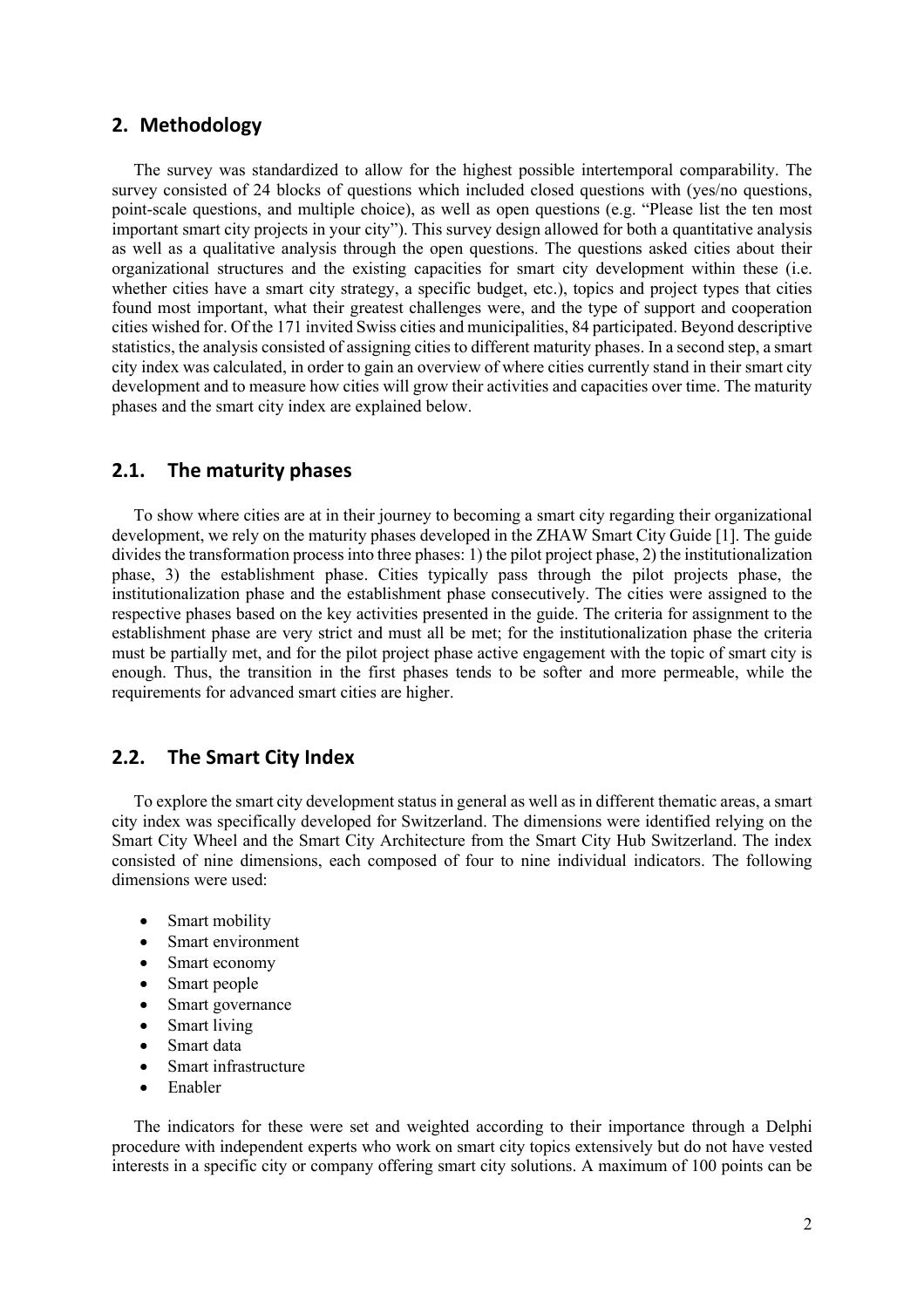achieved per dimension. Following the same procedure, the dimensions were weighted to compute the total smart city index.

### **3. Results**

From our analysis, we see that the organizational development of formal smart cities, that is, the capacities built within the city administration, is still rather low. Currently, 34% of the cities are actively working on the topic. At the time of the survey, only 17% of the cities reported having a smart city strategy. It is however expected that this number will increase over the coming years, as 20% of the cities reported having a strategy under development. In addition, the number of cities and municipalities that have a responsible office dedicated to smart city issues is expected to increase over the years [\(Figure](#page-2-0)  [1\)](#page-2-0)



<span id="page-2-0"></span>Figure 1: Number of SC strategies and SC bodies

### **3.1. Allocation to maturity phases**

<span id="page-2-1"></span>In the allocation of cities to phases, 36 cities could not yet be assigned to any phase, i.e. they have not yet actively initiated the process of becoming a smart city. 34 cities are in the pilot project phase, 11 in the institutionalization phase and only 3 in the establishment phase [\(Figure 2\)](#page-2-1). These results are in line with our expectations and correspond to the understanding of how smart cities develop in Switzerland, based on the Smart City Guide [1].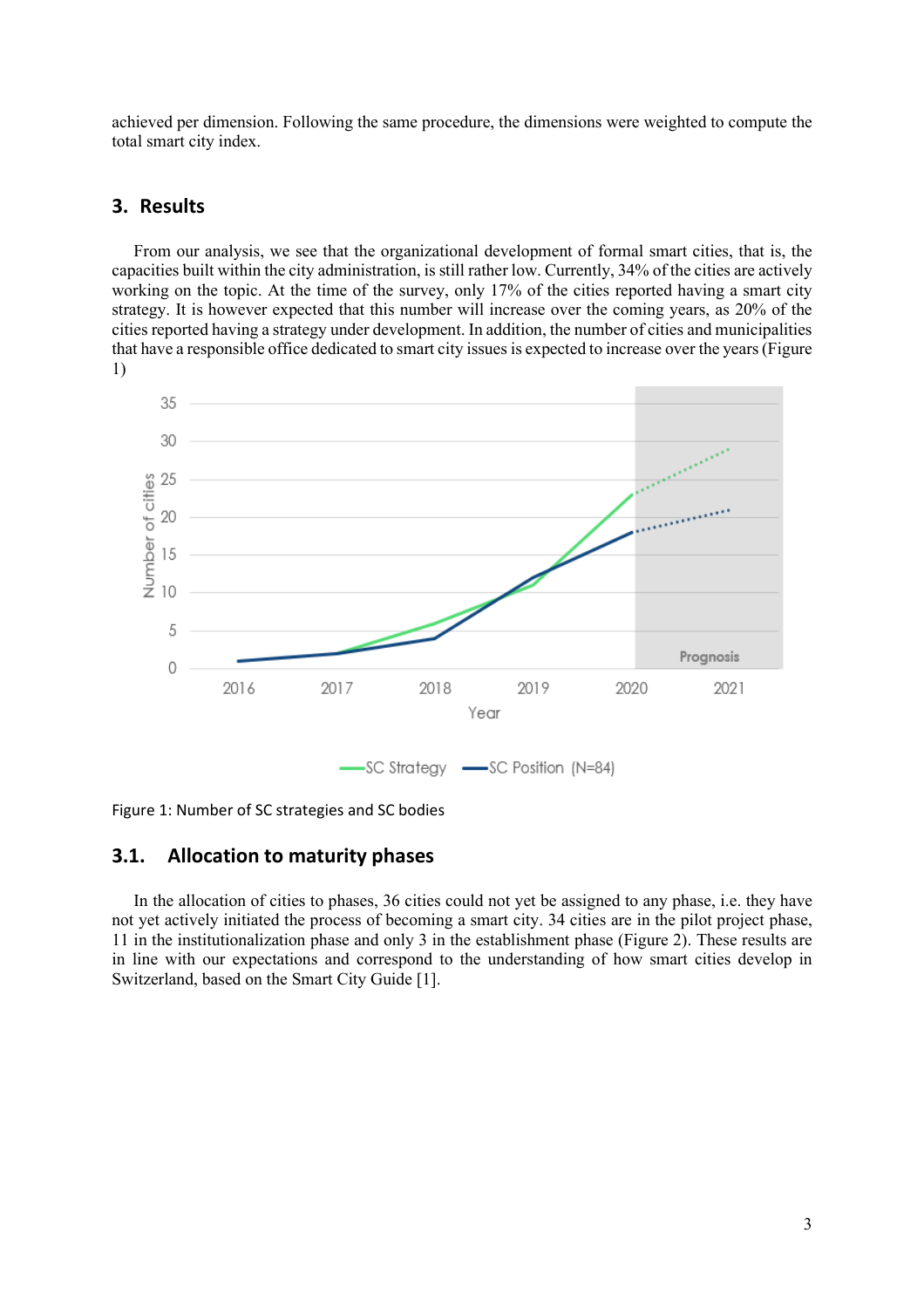

Figure 2: Distribution of cities by maturity phase

However, as "smart city" was rated as a very important topic and an upward trend can be expected in the publishing of smart city strategies in the coming years, it is expected that the number of cities in the institutionalization phase in particular will be increasing steadily over the coming years.

# **3.2. The Smart City Index**

As mentioned, the smart city index considered nine dimensions with weighted indicators, with an overall maximum 100 achievable points. The (overall) smart city index is 30.7. The green line i[n Figure](#page-3-0)  [3](#page-3-0) represents the actual average achieved by all participating cities. The results show that the main focus in smart city development lies in the dimensions "environment" (46.4), "living" (43.7) and "people" (42.9).



<span id="page-3-0"></span>Figure 3: Swiss Smart City Index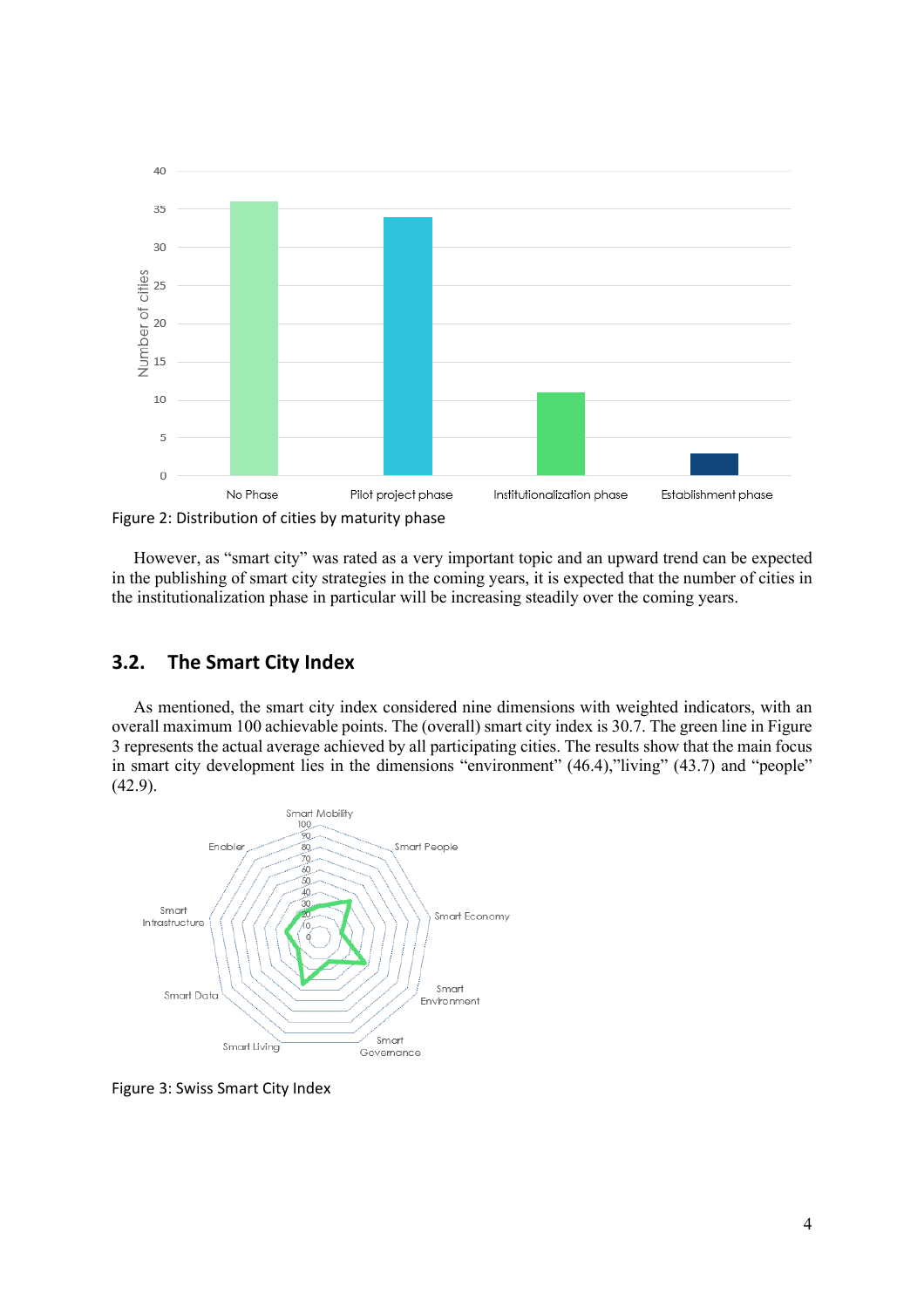#### **3.3. Breakdown of SC projects based on SC Wheel**

Participants were asked how important they perceive the six dimensions of the Smart City Wheel to be in their own smart city development. The figure below [\(Figure 4\)](#page-4-0) shows that all dimensions were perceived as important, with "smart environment" and "smart governance" being rated as particularly important.



<span id="page-4-0"></span>Figure 4: Importance of the SC Wheel dimensions

An open-ended question gave cities the opportunity to list ten projects that highlight their specific smart city efforts and assign them to one of the six dimensions. Overall, a total of 329 projects were listed and classified according to sub-area. Although the dimensions were rated similarly in importance [\(Figure 4\)](#page-4-0), there are significant differences in the breakdown of the number of projects that were in fact implemented per dimension [\(Figure 5\)](#page-4-1).



<span id="page-4-1"></span>

### **3.4. City priorities in smart city development**

Smart City projects are predominantly initiated within the city administration/energy utilities or by politics and are oriented primarily to other municipalities and cities as well as to certifications/labels, such as the EnergieStadt label. 66% of the cities are guided by other municipalities and cities in the definition of development or strategy goals. As Fig. 5 shows, cities have expressed that they particularly wish for more financial support as well as a regulatory framework from cantons (82%) and the federal government (79%). For technical solutions, they wish to receive more assistance from private actors like companies and startups (43%). Lastly, the data shows that cities and municipalities wish for more